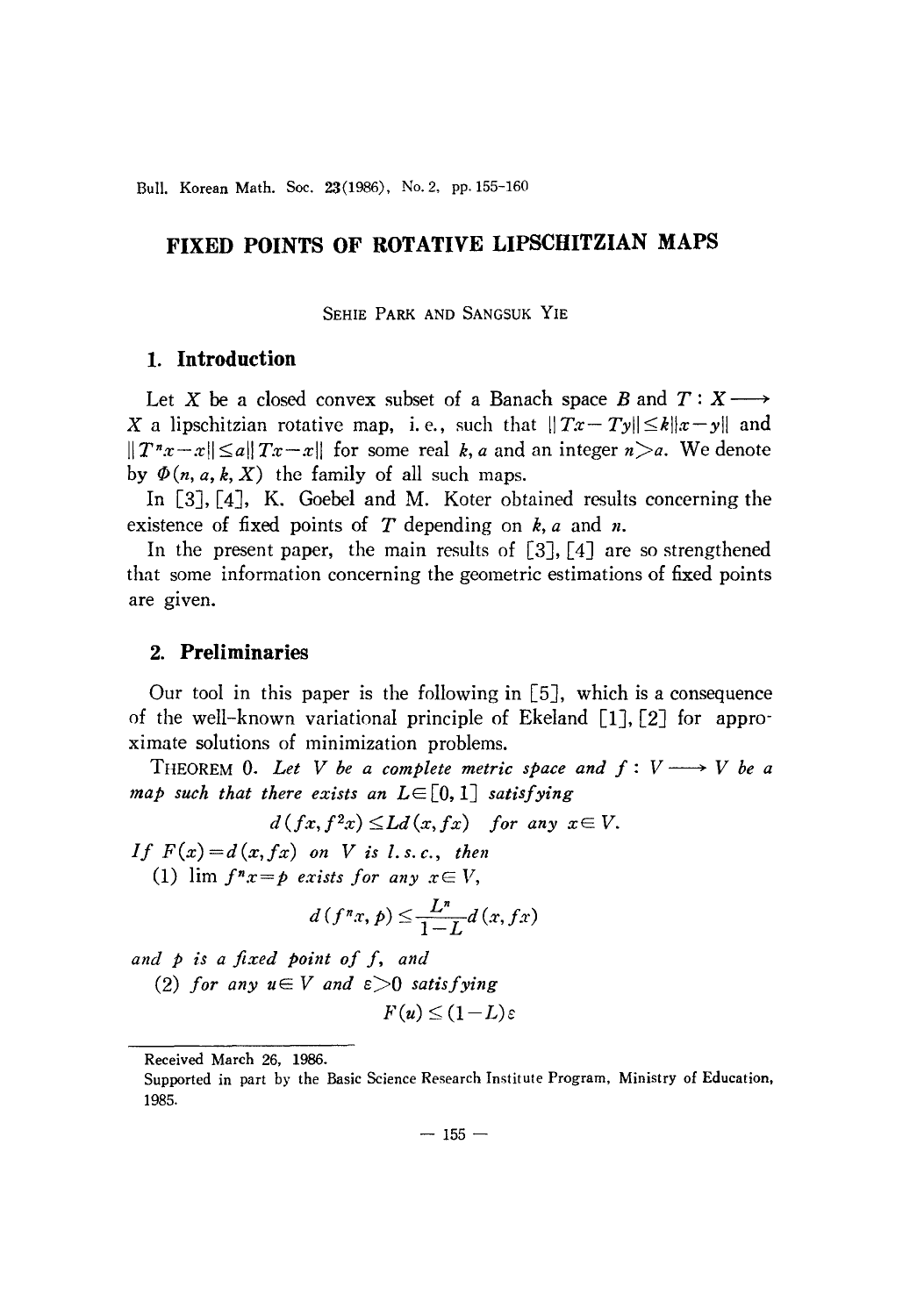f has a fixed point in  $\overline{B}(u,\varepsilon)$ . Further, if f is a quasi-lipschitzian with constant k, then either u is a fixed point of f or f has a fixed point in  $\overline{B}(u,\varepsilon)\backslash B(u,s)$ 

where  $s=d(u, fu)(1+k)^{-1}$ .

## 3. Main results

Note that if T is k-lipschitzian, then  $I-\alpha T$  is invertible for  $\alpha \in (0,$ 1/k). Thus we can consider the map  $T_a: X \longrightarrow X$  defined by

$$
T_a = (I - \alpha T)^{-1} (1 - \alpha) I
$$
 or 
$$
T_a x = (1 - \alpha) x + \alpha T T_a x.
$$

It is easy to see that Fix  $T_a = Fix T$ , and for a k-lipschitzian map T,  $T_a$  is a  $(1-\alpha)(1-\alpha k)^{-1}$ -lipschitzian map.

THEOREM 1. If  $T \in \Phi(n, a, 1, X)$  for some  $n \in N$  and  $a \in [0, n)$ , then for any  $\alpha \in (0,1)$  such that

$$
g(\alpha) := (a+n) \left( \sum_{i=0}^{n-1} \alpha^{i} \right)^{-1} - 1 \langle 1, u \in X \text{ and } \epsilon \rangle 0
$$

satisfying

$$
||u-T_a u|| \leq (1-g(\alpha))\varepsilon,
$$

either u is a fixed point of T or there is a fixed point of T in  $\overline{B}(u,\varepsilon)$  $\bigcap X \backslash B(u, s)$  where  $s = ||u - T_a u||/2$ .

**Proof.** We follow the method in  $[4]$ . From  $T_a x = (1-\alpha)x + \alpha T T_a x$  $T_a^2x = (1-\alpha) T_a x + \alpha T T_a^2 x$ , ...etc. we have  $(1-\alpha)(x-T_a x) = \alpha (T_a x - T T_a x).$ and Thus we have

$$
||T_a x - T_a^2 x|| = ||T_a x - (1 - \alpha) T_a x - \alpha T T_a^2 x||
$$
  
\n=  $\alpha ||T_a x - T T_a^2 x||$   
\n $\leq \alpha ||T_a x - T^n T_a x|| + \alpha ||T^n T_a x - T T_a^2 x||$   
\n $\leq \alpha a ||T_a x - T T_a x|| + \alpha ||T^{n-1} T_a x - T_a^2 x||$   
\n=  $(1 - \alpha) a ||x - T_a x|| + \alpha ||T^{n-1} T_a x - T_a^2 x||$ 

Using only the nonexpansiveness of  $T$ , we proceed by induction to establish the following inequality which is needed:

 $\alpha ||T^{k-1}T_{\alpha}x-T_{\alpha}^2x|| \leq \{(k-1)-k\alpha+\alpha^k\} ||x-T_{\alpha}x||+\alpha^k||T_{\alpha}x-T_{\alpha}^2x||.$ For  $k=2$ ,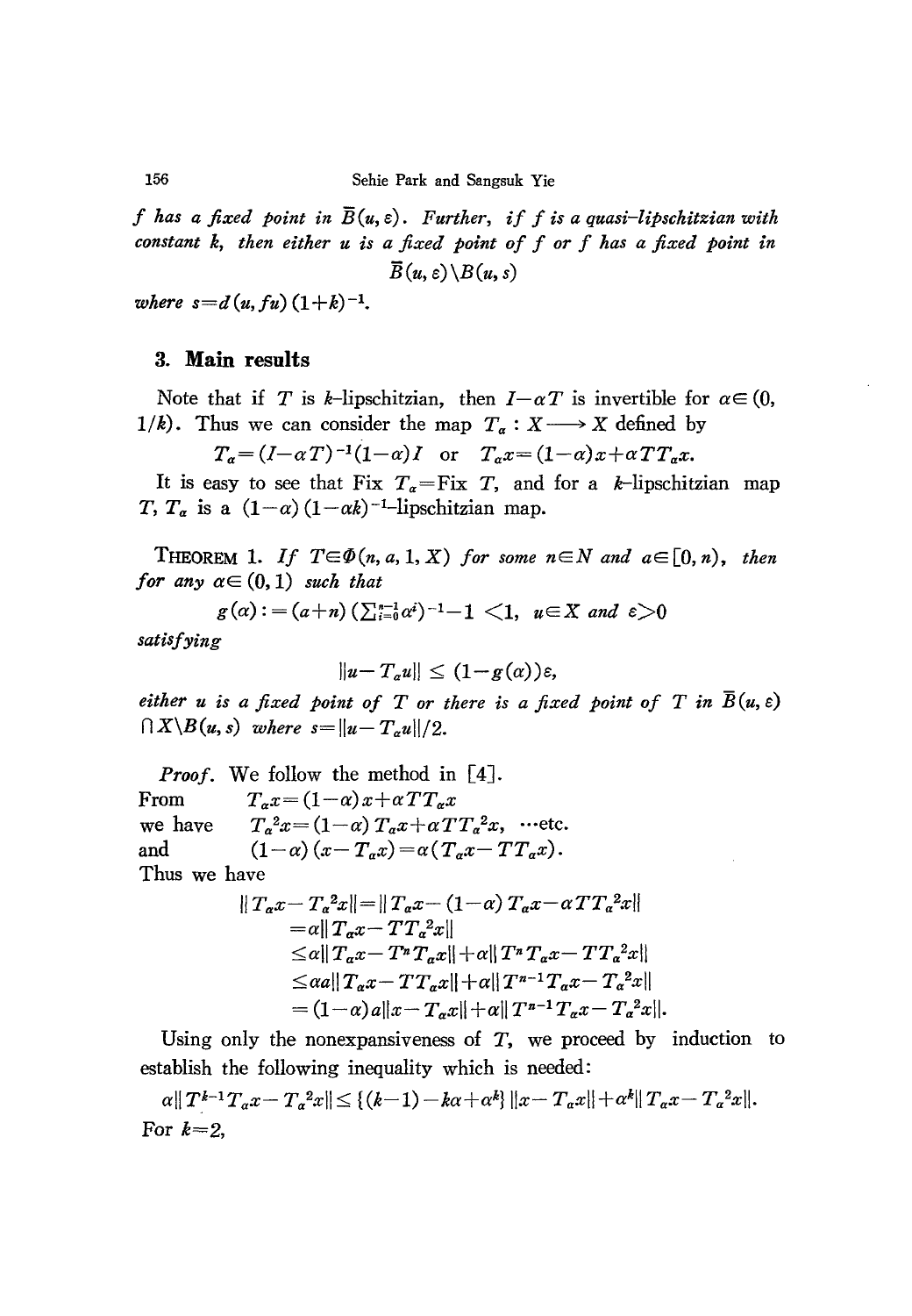Fixed points of rotative Lipschitzian maps

$$
\alpha ||TT_{\alpha}x - T_{\alpha}^{2}x|| \leq \alpha ||TT_{\alpha}x - (1-\alpha)T_{\alpha}x - \alpha TT_{\alpha}^{2}x - \alpha TT_{\alpha}x + \alpha TT_{\alpha}x||
$$
  
\n
$$
\leq \alpha (1-\alpha) ||TT_{\alpha}x - T_{\alpha}x|| + \alpha^{2} ||TT_{\alpha}x - TT_{\alpha}^{2}x||
$$
  
\n
$$
\leq (1-\alpha)^{2} ||x - T_{\alpha}x|| + \alpha^{2} ||T_{\alpha}x - T_{\alpha}^{2}x||.
$$

For  $k=n+1$ ,

$$
\alpha || T^{\pi} T_{\alpha} x - T_{\alpha}^{2} x || = \alpha || (1 - \alpha) T^{\pi} T_{\alpha} x + \alpha T^{\pi} T_{\alpha} x - (1 - \alpha) T_{\alpha} x - \alpha T T_{\alpha}^{2} x ||
$$
  
\n
$$
\leq \alpha (1 - \alpha) || T^{\pi} T_{\alpha} x - T_{\alpha} x || + \alpha^{2} || T^{\pi} T_{\alpha} x - T T_{\alpha}^{2} x ||
$$
  
\n
$$
\leq n \alpha (1 - \alpha) || T T_{\alpha} x - T_{\alpha} x || + \alpha^{2} || T^{\pi - 1} T_{\alpha} x - T_{\alpha}^{2} x ||
$$
  
\n
$$
= n (1 - \alpha)^{2} || x - T_{\alpha} x || + \alpha^{2} || T^{\pi - 1} T_{\alpha} x - T_{\alpha}^{2} x ||
$$

and by the induction hypothesis

$$
\alpha || T^n T_a x - T_a^2 x || \le n(1-\alpha)^2 ||x - T_a x|| + \alpha \{ (n-1) - n\alpha + \alpha^n \} ||x - T_a x||
$$
  
+  $\alpha^{n+1} || T_a x - T_a^2 x ||$   
=  $\{ n - (n+1)\alpha + \alpha^{n+1} \} ||x - T_a x|| + \alpha^{n+1} || T_a x - T_a^2 x ||$ 

as desired.

Thus we conclude that

$$
||T_a x - T_a^2 x|| \leq \frac{(1-\alpha)a + (n-1) - n\alpha + \alpha^n}{1 - \alpha^n} ||x - T_a x||
$$
  
= { $(a+n) (\sum_{i=0}^{n-1} \alpha^i)^{-1} - 1$ } ||x - T\_a x||  
=  $g(\alpha) ||x - T_a x||$ .

Since  $T_a$  is nonexpansive,  $T_a$  satisfies all the hypothesis of Theorem 0. Thus for any  $\varepsilon > 0$ , a point  $u \in X$  satisfying  $||u - T_a u|| \leq (1 - g(\alpha))\varepsilon$  is a fixed point of  $T_a$  or  $T_a$  has a fixed point in  $\overline{B}(u, \varepsilon) \cap X \setminus B(u, s)$  where  $s = ||u - T_a u||/2$ . This implies the same conclusion for T, and completes our proof.

Note that Theorem 1 improves  $[4,$  Theorem 1] and  $[3,$  Theorem  $]$  for  $k=1$ .

THEOREM 2. If  $T \in \Phi(n, a, k, X)$  for some  $n \in \mathbb{N}$ ,  $a \in [0, n)$  and  $k > 1$ sufficiently close to 1 so that for any  $\alpha \in (0,1/k)$  such that  $\tilde{g}(\alpha, k)$ :  $=\frac{1-\alpha}{1-\alpha k}\Big(a+\frac{k^n-1}{k-1}\Big)(\sum_{i=0}^{n-1}(\alpha k)^i)^{-1}-1\leq 1, \text{ then for any }u\in X \text{ and } \varepsilon>0$ satisfying

$$
||u - T_a x|| \leq (1 - \tilde{g}(\alpha, k))\varepsilon
$$

either u is a fixed point of T or there is a fixed point of T in  $\overline{B}(u,\varepsilon)$  $\bigcap X \backslash B(u, s)$  where  $s = ||u - T_a u|| (1+k)^{-1}$ .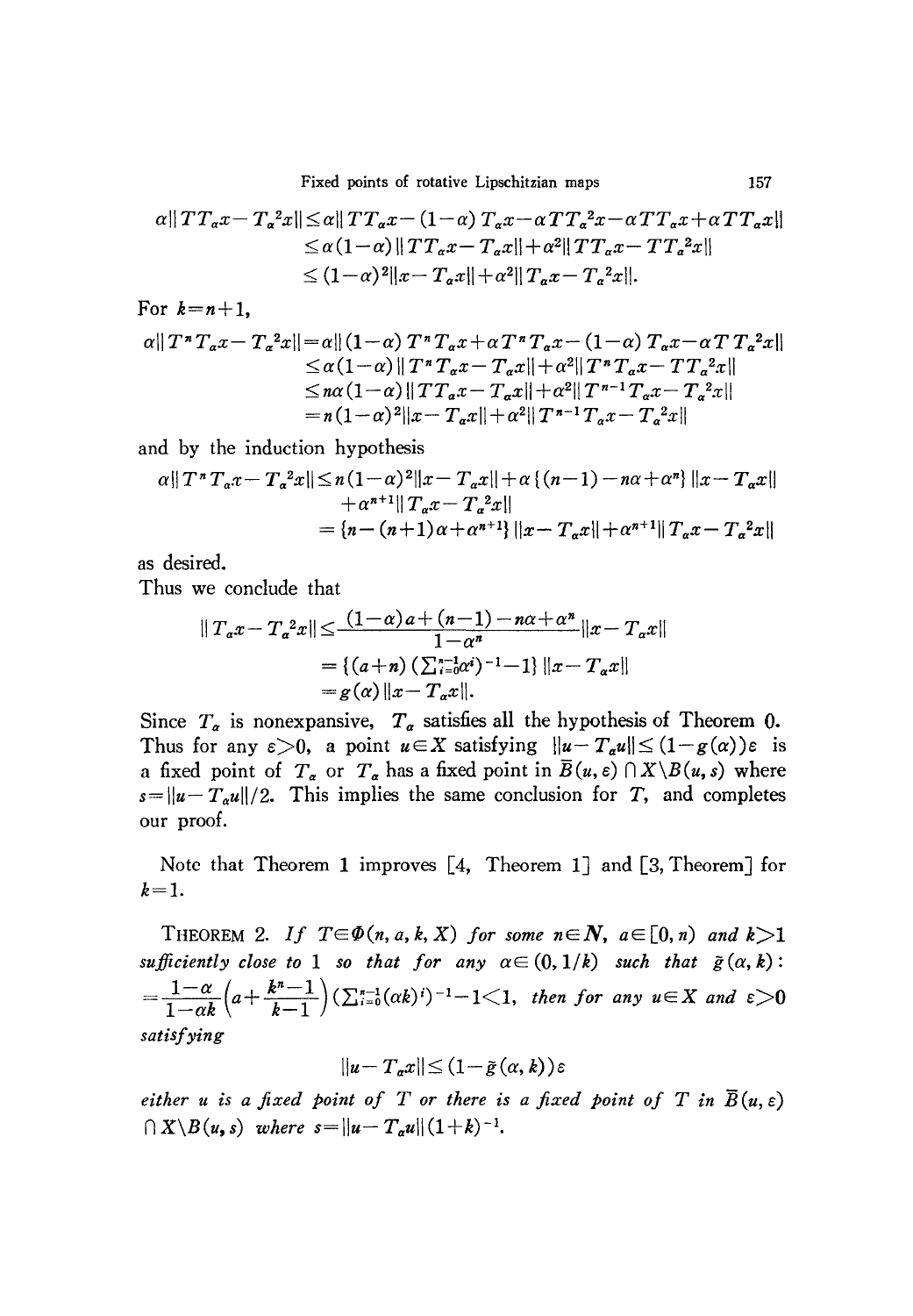Sehie Park and Sangsuk Yie

*Proof.* As above, consider  $T_a$  defined by

 $T_a x = (1 - \alpha) x + \alpha T T_a x.$ 

Since  $T$  is  $k$ -lipschitzian, we have

 $||T_a x - T_a^2 x|| \leq (1-\alpha) a ||x - T_a x|| + \alpha k ||T^{n-1} T_a x - T_a^2 x||.$ 

Using only the fact that  $T$  is  $k$ -lipschitzian we can also establish the following inequality:

$$
\alpha k ||T^{m-1} T_a x - T_a^2 x|| \leq (1-\alpha) \left( \frac{k^m - 1}{k-1} - \frac{1 - \alpha^m k^m}{1 - \alpha k} \right) ||x - T_a x||
$$
  
 
$$
+ \alpha^m k^m ||T_a x - T_a^2 x||.
$$

For  $m=2$ ,

$$
\alpha k ||TT_{\alpha}x - T_{a}^{2}x|| \leq \alpha k(1-\alpha) ||TT_{\alpha}x - T_{\alpha}x|| + \alpha^{2}k ||TT_{\alpha}x - TT_{a}^{2}x||
$$
  
\n
$$
\leq k(1-\alpha)^{2} ||x - T_{\alpha}x|| + \alpha^{2}k^{2} ||T_{\alpha}x - T_{a}^{2}x||
$$
  
\n
$$
= (1-\alpha) \left( \frac{k^{2}-1}{k-1} - \frac{1-\alpha^{2}k^{2}}{1-\alpha k} \right) ||x - T_{\alpha}x||
$$
  
\n
$$
+ \alpha^{2}k^{2} ||T_{\alpha}x - T_{a}^{2}x||
$$

and for  $m=n+1$ ,

$$
\alpha k || T^{n} T_{a} x - T_{a}^{2} x || \leq \alpha k (1-\alpha) || T^{n} T_{a} x - T_{a} x || + \alpha^{2} k || T^{n} T_{a} x - T T_{a}^{2} x ||
$$
\n
$$
\leq \alpha k (1-\alpha) (k^{n-1} + k^{n-2} + \dots + k+1) || T T_{a} x - T_{a} x ||
$$
\n
$$
+ \alpha^{2} k^{2} || T^{n-1} T_{a} x - T_{a}^{2} x ||
$$
\n
$$
= k (1-\alpha)^{2} (k^{n-1} + k^{n-2} + \dots + k+1) || x - T_{a} x ||
$$
\n
$$
+ \alpha^{2} k^{2} || T^{n-1} T_{a} x - T_{a}^{2} x ||
$$
\n
$$
\leq k (1-\alpha)^{2} \frac{k^{n}-1}{k-1} || x - T_{a} x ||
$$
\n
$$
+ \alpha k (1-\alpha) \left( \frac{k^{n}-1}{k-1} - \frac{1-\alpha^{n} k^{n}}{1-\alpha k} \right) || x - T_{a} x ||
$$
\n
$$
+ \alpha^{n+1} k^{n+1} || T_{a} x - T_{a}^{2} x ||
$$
\n
$$
= (1-\alpha) \left( \frac{k^{n+1}-1}{k-1} - \frac{1-\alpha^{n+1} k^{n+1}}{1-\alpha k} \right) || x - T_{a} x ||
$$
\n
$$
+ \alpha^{n+1} k^{n+1} || T_{a} x - T_{a}^{2} x ||.
$$

Thus we conclude that

$$
||T_{\alpha}x - T_{\alpha}^{2}x|| \leq \frac{1-\alpha}{1-\alpha^{n}k^{n}} \left(\frac{k^{n}-1}{k-1} - \frac{1-\alpha^{n}k^{n}}{1-\alpha k}\right)||x - T_{\alpha}x||
$$

$$
= \frac{1-\alpha}{1-\alpha k} \left\{ \frac{a + \frac{k^{n}-1}{k-1}}{\sum_{i=0}^{n-1} (\alpha k)^{i}} - 1 \right\} ||x - Tx||.
$$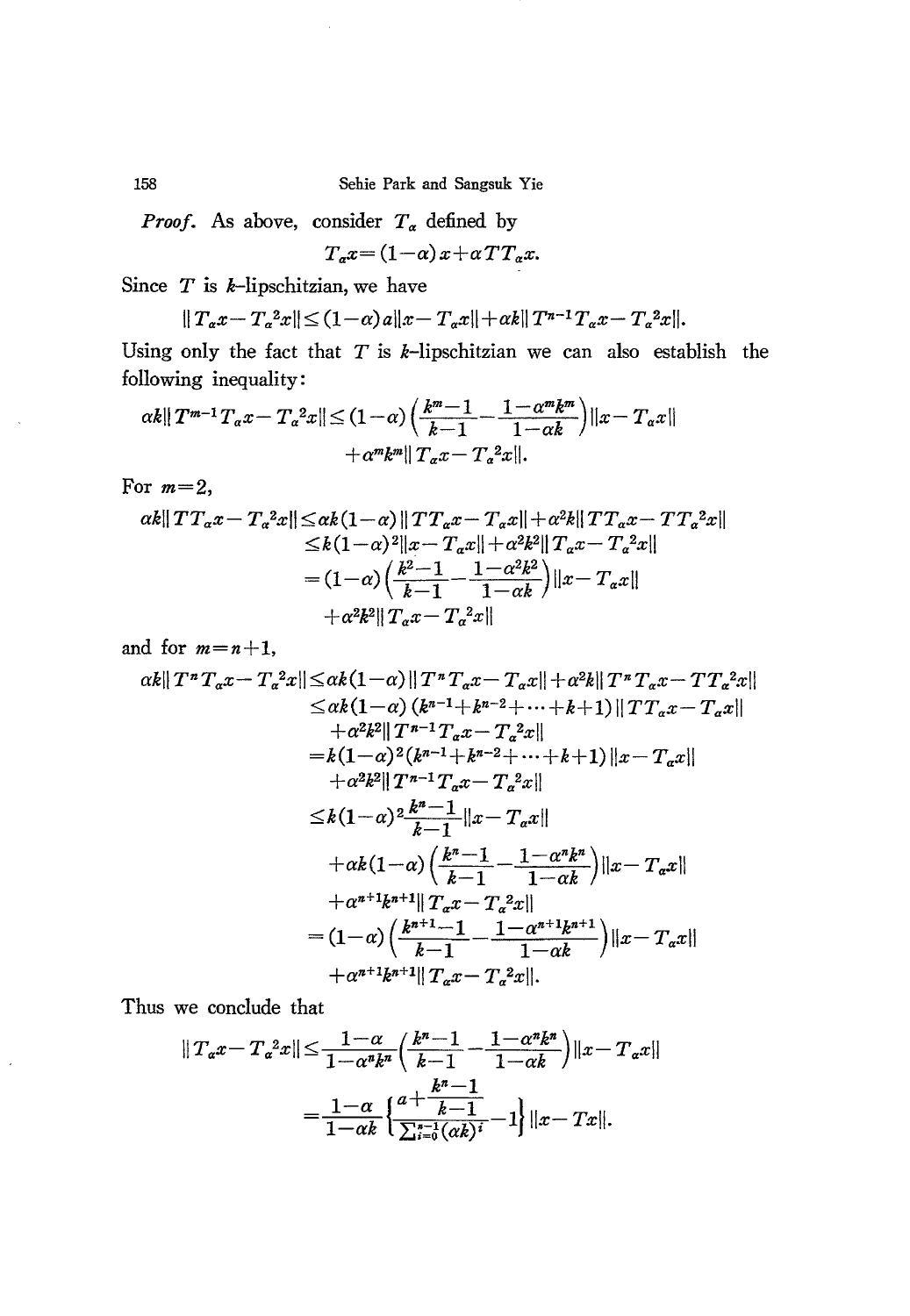Fixed points of rotative Lipschitzian maps

We put 
$$
\tilde{g}(\alpha, k) = \frac{1-\alpha}{1-\alpha k} \left\{ \frac{a + \frac{k^n - 1}{k - 1}}{\sum_{i=0}^{n-1} (\alpha k)^i} - 1 \right\}
$$

then

$$
||T_{\alpha}x-T_{\alpha}^{2}x||\leq \tilde{g}(\alpha,k)||x-T_{\alpha}x||.
$$

Let us remark that  $\tilde{g}(\alpha, 1) = g(\alpha)$  where  $g(\alpha)$  is the function from the Theorem 1. Since  $\tilde{g}(\alpha, 1) < 1$  for  $\alpha \in (\beta, 1)$  so for  $k > 1$  and sufficiently close to 1 there exists  $\alpha \in (0, 1/k)$  such that  $\tilde{g}(\alpha, k) < 1$ . Thus T satisfies all hypothesis of the Theorem 0, and hence the conclusion holds.

For fixed  $n \in \mathbb{N}$ , put  $\gamma_n(a) = \inf \{k : \text{ there exist the set } X \text{ and the map } T\}$ such that  $T \in \Phi(n, a, k, X)$  and Fix  $T = \phi$ .

We see that  $\gamma_n : [0, n) \longrightarrow [1, \infty)$  and it is nonincreasing. The definition of  $\gamma_n(a)$  implies that for arbitrary set X, if  $T \in \Phi(n, a, k, X)$  and  $k \leq \gamma_n(a)$ , then T has at least one fixed point.

COROLLARY 1. [4, Theorem 2]. For any  $n \in \mathbb{N}$ , and  $a \leq n$ , we have  $\gamma_n(a) > 1.$ 

We shall now consider maps in the class  $\Phi(2, a, k, X)$  for any  $a\leq 2, k$ 1.

Let  $T \in \Phi(2, a, k, X)$  and  $x \in X$ . For any  $\alpha \in (0, 1)$ put

$$
w = (1 - \alpha)x + \alpha Tx
$$
  

$$
u = (1 - \alpha) T^2 x + \alpha Tx.
$$

Then

$$
||w-Tw|| \le ||w-u|| + ||u-Tw||
$$
  
\n
$$
\le (1-\alpha) ||x-T^2x|| + (1-\alpha) ||T^2x-Tx|| + \alpha ||Tx-Tw||
$$
  
\n
$$
\le (1-\alpha)a||x-Tx|| + (1-\alpha)k||Tx-w|| + \alpha k||x-w||
$$
  
\n
$$
= \{(1-\alpha)a + (1-\alpha)^2k + \alpha^2k\} ||x-Tx||.
$$

Put  $h(\alpha) = (1-\alpha)a + (1-\alpha)^2k + \alpha^2k$ , then  $h(\alpha)$  attains its minimum for  $\alpha_0 = (a+2k)/4k$  and  $h(\alpha_0) = (4k^2+4ak-a^2)/8k$ .

If  $k < (2-a+\sqrt{(2-a)^2+a^2})/2$  then  $h(\alpha_0) < 1$ .

Putting  $S = (1 - \alpha_0)I + \alpha_0 T$ , we obtain

$$
||S^2x-Sx||\leq h(\alpha_0)||Sx-x||.
$$

Since Fix  $S = Fix T$ , we have the following: